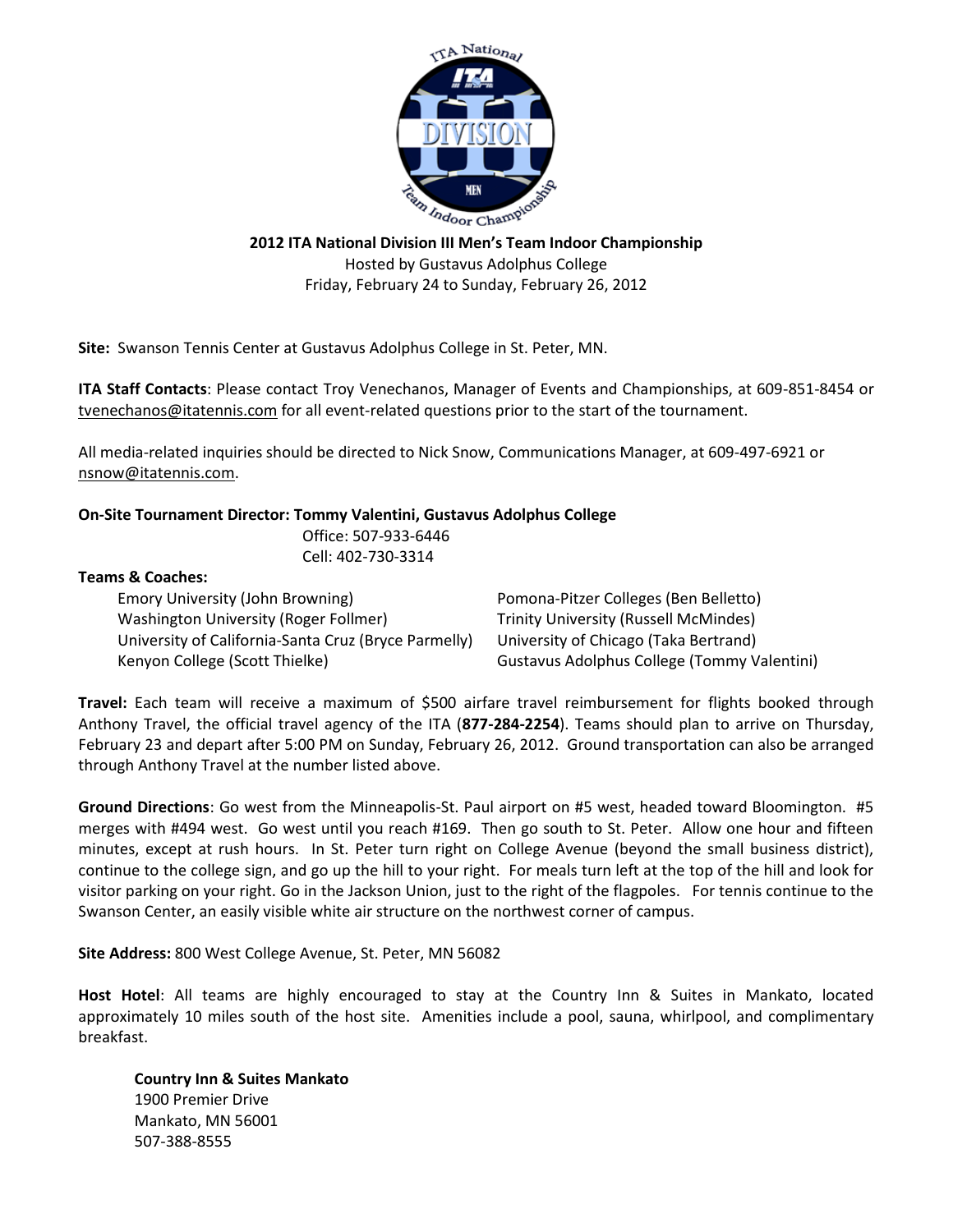The tournament rate is \$95 + tax per room (listed under ITA National Indoor). Five non-smoking rooms have been set aside for each team and all teams should stay at the host hotel. Coaches should reserve their rooms **before December 15, 2011**.

**ITA Coaches Meeting:** All coaches must attend a brief ITA Coaches meeting at 10:30 AM on Friday, February 24 in the Aasen Room on the first floor of the Swanson Tennis Center. The head referee, as well as representatives of the host school, will also be present.

**Format:** Four teams play three dual matches on three days and the other four on two days. Each dual is played to completion on three courts, starting with doubles, followed by two rounds of singles. Singles are two out of three sets, except when the dual match has been decided. Then a third-set super-breaker is used.

**Line-up Submission and Protest Procedures:** Master line-ups must be submitted through the ITA website no later than **Monday, February 20th at 3:00 PM EST.** Once all line-ups are submitted, they will be compiled and emailed to the participating coaches. Master line-ups will be discussed at the on-site ITA Coaches Meeting and protests will be filed at that time. For a line-up to be changed, the majority of coaches must agree to it. All coaches must have their scorebooks present at the meeting. The direct link to submit your master line-up will be provided on the ITA Tournament Page after February 1, 2012.

**Line-Up Rules**: ITA line-up rules apply (Rule II.K.3.) "In singles, players must compete in order of ability, the best player on the team playing at the No.1 position, the second best at No. 2 and so on through all positions. This rule shall also apply to doubles play with the strongest doubles team at No. 1, etc."

The master line-up must be played throughout the tournament. If a player is removed from the line-up, all players below that player will move up one (1) position, still playing in order of ability. In doubles, if a player is sick or injured you may do a direct-line substitution and all teams must still play in order of ability. Only the players listed on the master line-up are eligible to participate in the tournament.

| Day      | <b>Time</b> | Match                 | Teams                                                   | Courts  |
|----------|-------------|-----------------------|---------------------------------------------------------|---------|
| Friday   | 11:30 AM    | #1                    | (2) Washington University vs. (7) University of Chicago | $1 - 3$ |
|          | 11:30 AM    | #2                    | (3) UC Santa Cruz. vs. (6) Trinity                      | 4-6     |
|          | $5:00$ PM   | #3                    | (1) Emory vs. (8) Gustavus                              | $1 - 3$ |
|          | 5:00 PM     | #4                    | (4) Kenyon vs. (5) Pomona-Pitzer                        | 4-6     |
|          |             |                       |                                                         |         |
| Saturday | 8:30 AM     | #5                    | Loser of Match #1 vs. Loser of Match #2                 | $4-6$   |
|          | 8:30 AM     | #6                    | Loser of Match #3 vs. Loser of Match #4                 | $1 - 3$ |
|          | 2:00 PM     | #7                    | Winner of Match #1 vs. Winner of Match #2               | 4-6     |
|          | $2:00$ PM   | #8                    | Winner of Match #3 vs. Winner of Match #4               | $1 - 3$ |
|          | $7:30$ PM   | 5 <sup>th</sup> Place | TBD                                                     | $1 - 3$ |
|          | 7:30 PM     | $7th$ Place           | TBD                                                     | 4-6     |
|          |             |                       |                                                         |         |
| Sunday   | $9:00$ AM   | <b>Finals</b>         | TBD                                                     | $1 - 3$ |
|          | 9:00 AM     | 3rd Place             | TBD                                                     | 4-6     |

**Schedule:** *Please note that this schedule is tentative and based on past procedures for scheduled play.*

**Officials:** Two ITA/USTA-certified Northern Section officials will be on court at all times (one for each dual match).

**Practice Courts:** Starting on Wednesday, February 22, contact Tommy Valentini at [valentini@gac.edu](mailto:valentini@gac.edu) for reservation requests.